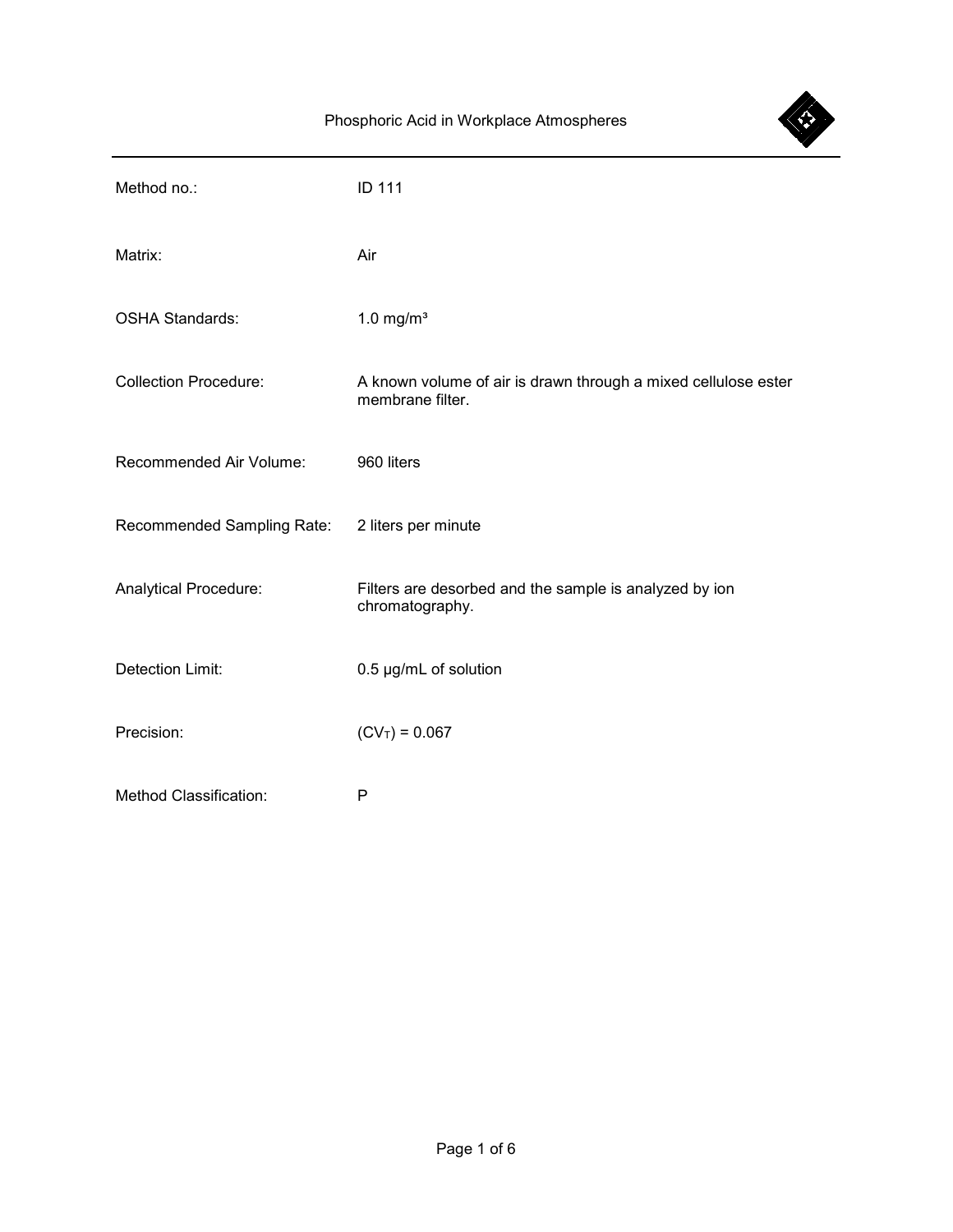## 1. Introduction

This method describes the collection and analysis of airborne phosphoric acid using ion chromatography.

1.1 History

Prior to the use of this method, samples were analyzed calorimetrically using vanadate-molybdate color reagent. However, the analysis was not specific for H<sub>3</sub>PO<sub>4</sub> and an acid titration was needed for all samples above the PEL.

1.2 Uses (8.1)

Most phosphoric acid is used as ammonium phosphate for fertilizer and in the manufacture of superphosphates. Phosphoric acid is also used in rustproofing, electro polishing, engraving, lithographic work, coagulation of rubber latex, as an additive in glass manufacture, and as a catalyst in the manufacture of some pharmaceuticals.

1.3 Physical Properties (8.2 and 8.3)

Phosphoric acid is a dense, colorless liquid which is toxic and is a strong irritant to tissue.

| <b>Physical Constants:</b> |          |
|----------------------------|----------|
| Specific Gravity:          | 1.0028   |
| <b>Melting Point:</b>      | 42.35 °C |
| <b>Boiling Point:</b>      | 213 °C   |
| Molecular Weight:          | 98.00    |

2. Working Range and Detection Limit

2.1 The working range for a 960 liter air sample is 0.01 to 1.0 mg/m<sup>3</sup> PO<sub>4</sub>-3. This corresponds to 10 to 1000 µg of phosphate.

2.2 The sensitivity at 30 µmho full scale is 5 µg of analyte ( $PQ_4$ <sup>3</sup> per sample per mm chart deflection).

2.3 The detection limit is approximately 0.5  $\mu$ g PO<sub>4</sub>-3/mL of solution injected, corresponding to 5  $\mu$ g of analyte per 10 mL of sample. The detection limit may be improved by using scale expansion of the readout, by using a larger injection volume (for auto sampler only), or by using a smaller volume than 10 mL to desorb the sample.

3. Precision and Accuracy (8.4)

3.1 The coefficient of variation (CVT) = 0.067. This value was calculated from tabulated Quality Control samples in the range of 60 to 200 µg of  $PO<sub>4</sub>$ <sup>3</sup> (N = 27). These samples were analyzed from June 1977 to September 1978.

4. Interferences (8.5)

4.1 Due to the method of collection (cellulose ester filters) and analysis (IC for PO<sub>4</sub>-3) any particulate phosphate will cause a positive error.

4.2 Large quantities of nitrate will cause some masking of the phosphate peak.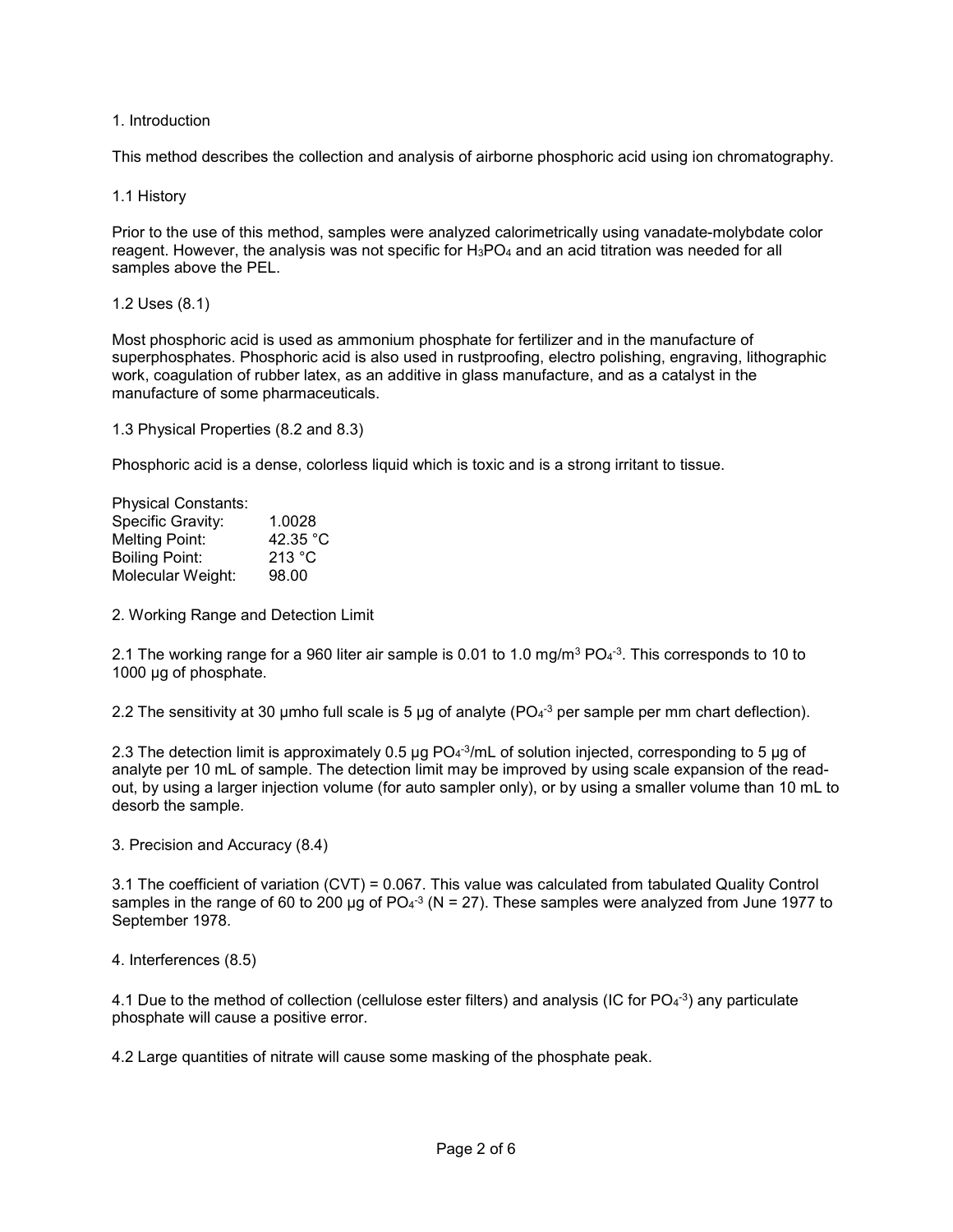# 5. Advantages and Disadvantages

5.1 Interferences may not easily be identified if identification is based on retention time.

5.2 This method can be automated and is quick and accurate compared to the previous method.

5.3 In this sampling procedure, filters are used instead of impingers, which are used in other sampling methods for acid mist. This sampling procedure eliminates the inherent problems of using impingers.

#### 6. Sampling Procedure

6.1 Apparatus – 37-mm diameter polystyrene 2 or 3 piece cassette filter holders. Mixed cellulose ester membrane filters with 0.8 micrometer pore size and a 37-mm diameter, supported by cellulose backup pads. Personal sampling pump with calibrated flow in line with a loaded filter holder to an accuracy of ±10% at the 95% confidence limit at the recommended flow rate, stopwatch, tweezers, screwcaps, and 20-mL scintillation vials.

6.2 A mixed cellulose ester membrane filter, with a 0.8 micrometer pore size and a 37 millimeter diameter is placed in a two or three piece cassette, supported by a cellulose backup pad.

6.3 The cassette is then attached to a personal sampling pump that has been calibrated in line with a loaded filter holder to an accuracy of ±10% at the 95% confidence limit at the recommended flow rate (2) liters/minute).

6.4 The cassette is placed in the sampling area or worker's breathing zone and approximately 960 liters of air are drawn through the cassette using a calibrated sampling pump.

6.5 After sampling, the cellulose ester membrane filter is removed from the cassette and placed in a clean 20-mL scintillation vial to avoid low recovery of phosphoric acid. The filter is handled with tweezers to avoid contamination. The vial is sealed, identified with OSHA Form 21 and shipped to the Laboratory for analysis.

6.6 With each batch of up to 20 samples, an appropriate blank filter is submitted for analysis.

6.7 When particulate phosphates are believed to be present in the workplace atmosphere they should be listed as interferences.

#### 7. Analytical Procedure

7.1 Apparatus - An Ion exchange chromatograph equipped with an electrical conductivity detector, a recorder or integrator, an auto sampler, 10-mL pipettes, a 1-mL plastic syringe with male luer fitting, an Anion Separator Column 3 × 250-mm with Concentrator Column, an Anion Suppressor Column 10 × 100 mm, and appropriate volumetric glassware for dilutions and standard preparation.

7.2 Reagents - All reagents used should be ACS analyzed reagent grade or better.

7.2.1 Deionized, filtered conductivity grade water with a specific conductance of 10 umho/cm or less for preparation of eluents and other solutions which will be used in the ion chromatograph.

7.2.2 Sodium carbonate, Na<sub>2</sub>CO<sub>3</sub>.

7.2.3 Sodium bicarbonate, NaHCO3.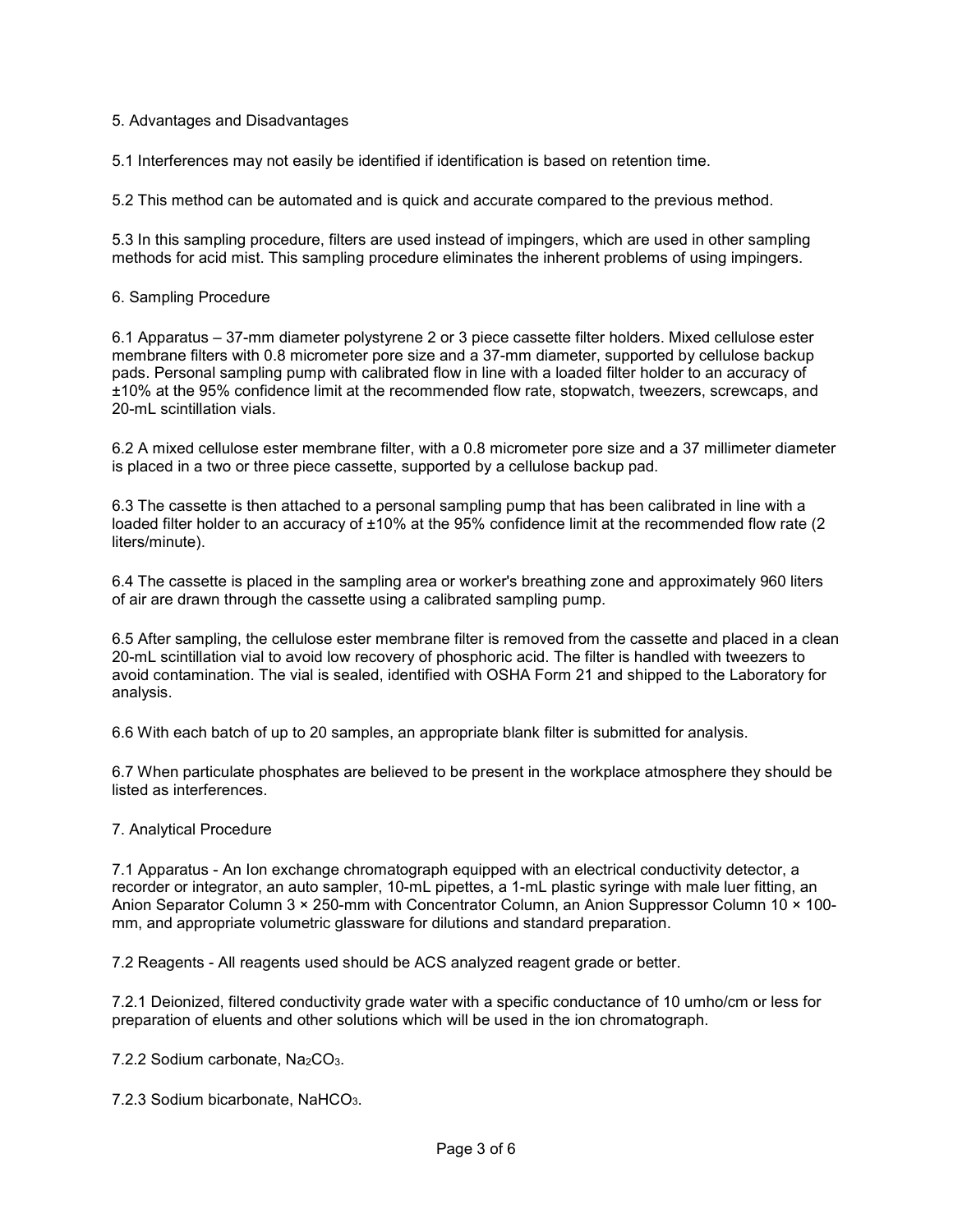7.2.4 Phosphate Stock Standard (1000 µg/mL PO<sub>4</sub>-3) - Dissolve 1.495 g of Na<sub>2</sub>HPO<sub>4</sub> and dilute to 1 liter with deionized water. Phosphate working standards are made by diluting the stock solution with eluent.

7.2.5 Standard Eluent (0.003 M CO3<sup>=</sup> /0.0024 M HCO3<sup>-</sup>) - Dissolve 5 g Na $_2$ CO $_3$  and 5 g NaHCO $_3$  in deionized water and dilute to volume in a 20 liter carboy.

7.2.6 Regenerant Solution (1 N H2SO4). Dilute 111 mL of concentrated H2SO4 to 4 liters with deionized water.

7.3 Safety Precautions

7.3.1 When using the ion chromatograph, the column door should be kept closed during the analysis in case the columns burst. To avoid this danger the pressure should be checked at the beginning of the analysis and periodically during the analysis. The pressure should never exceed 500 psi.

7.3.2 Care should be used when handling the reagents, especially the reagents solution (1 N H<sub>2</sub>SO<sub>4</sub>), to avoid chemical burns.

7.3.3 Care should be exercised when using laboratory glassware. Chipped pipettes, volumetric flasks, beakers, or any glassware with sharp edges exposed should not be used to avoid the possibility of cuts, abrasions, and lost samples.

7.3.4 Pipetting should never be done by mouth - a bulb should always be used.

## 7.4 Standard Preparation

7.4.1 A 1000 µg/mL stock standard solution is prepared by dissolving 1.495 g of Na<sub>2</sub>HPO<sub>4</sub> and diluted to one liter with deionized water.

7.4.2 Working standards are prepared in the analytical range of 0.5  $\mu$ g/mL to 50  $\mu$ g/mL PO<sub>4</sub>-3 by dilution of the 1000 µg/mL stock solution. These standard solutions should be prepared fresh weekly.

7.4.3 If an auto sampler capable of variable injections is used, only a 50  $\mu$ g/mL PO<sub>4</sub>-3 standard is necessary. This intermediate working standard should be prepared fresh monthly.

#### 7.5 Sample Preparation

7.5.1 If the filter is not in a 20-mL scintillation vial, remove the filter from the cassette and place in a clean 20-mL vial.

7.5.2 If the air volume is adequate (greater than or equal to 960 liters) pipette 10 mL of eluent (0.003 M CO $_3$  =/0.0024 M HCO3 ) into each sample vial and cap. Let stand, with occasional vigorous shaking, for 30 minutes. When particulate phosphates are listed as interferences, the filter should be extracted with appropriate amounts of eluent to allow the determination of total acid content by titration. Sample solutions which are not clear should be filtered before analysis.

7.5.3 If using an auto sampler, transfer some of the sample into an appropriate sampling vial. The vial should be at least half full. Label each vial with the appropriate laboratory identification number.

7.5.4 For hand injection, use 1 mL of the eluent to flush the 0.1-mL injection loop thoroughly.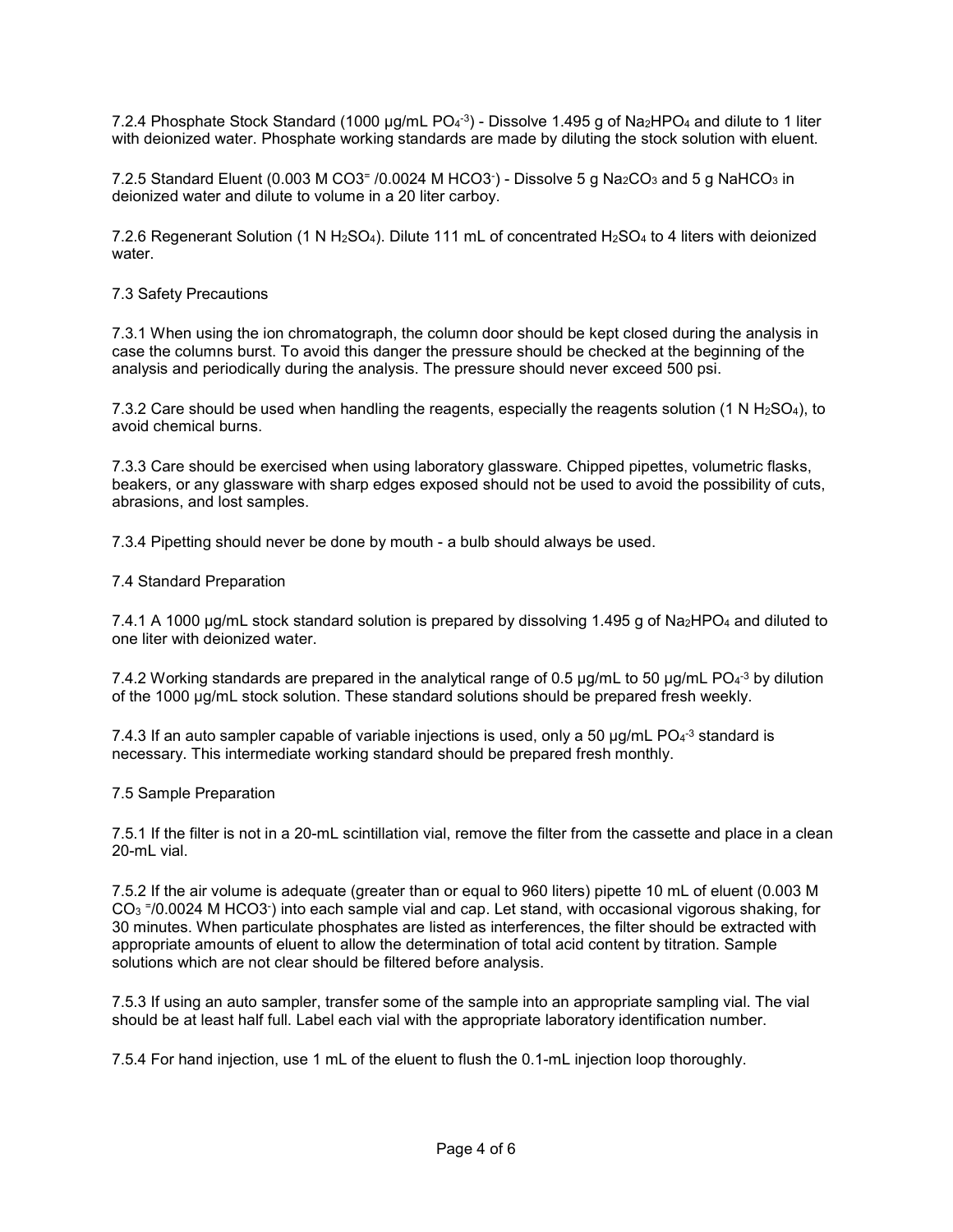7.6 Analysis (9.6)

7.6.1 For general instrument set-up refer to Section 7 of the Ion Chromatography Standard Operating Procedure.

7.6.2 The normal instrument parameters are:

| Sensitivity:                               | 30 µmho full scale                                                        |
|--------------------------------------------|---------------------------------------------------------------------------|
| Eluent:                                    | $0.003$ M Na <sub>2</sub> CO <sub>3</sub> and 0.0024 M NaHCO <sub>3</sub> |
| Flow Rate:                                 | 138 mL/hr approximately 30% on vernier                                    |
| Concentrator Column: 3 mm I.D. × 50 mm     |                                                                           |
| Anion Separator Column: 3 mm I.D. × 250 mm |                                                                           |
| <b>Suppressor Column:</b>                  | 10 mm I.D. $\times$ 100 mm                                                |
| <b>Retention Time:</b>                     | Approximately 5 minutes, depending upon the<br>analytical conditions      |

7.6.3 With the instrument set up and stabilized, place the auto sampling vials into the sampling tray using tray positions one through five for standards, and place a standard following every 5 samples thereafter.

7.6.4 Enter the proper parameters into the auto sampler (See Section 4 of the Ion Chromatography Standard Operating Procedure).

7.6.5 Start the auto sampler and observe the first few chromatograms to ensure proper operation. Periodically check the zero offset between samples to correct any baseline drift and to ensure proper sensitivity and retention time of the analyte  $(PO<sub>4</sub><sup>-3</sup>)$ .

7.6.6 Use the timer to stop the run if the auto sampler is to be left unattended.

7.6.7 For hand injection, a 1 mL aliquot is taken up in a syringe from the 20-mL vial and injected into the injection port with the toggle switch in the load position. After the sample is loaded, switch the toggle to the inject position and start the integrator or push the PIP button if a strip chart recorder is being used.

7.6.8 For both hand and auto sample injections, record the sample number onto the chromatogram. A record of the sample identity and instrument conditions should be kept.

7.6.9 As the analysis proceeds, check the retention times of standards vs. samples to ensure uniformity.

7.6.10 If interfering substances are present, establish positive identity of the phosphate peak by spiking with known amounts of standard solutions and obtain better separation by changing the eluent concentration, or by reducing the flow rate.

# 7.7 Calculations

7.7.1 Peak areas or heights of the standards are used to construct a standard curve using the Auto Colorimetric Program. The sample results are obtained from a plot of peak height or peak area vs.  $PQ<sub>4</sub>$ <sup>3</sup> concentration. The blank corrected sample values are then calculated using the Auto Colorimetric Program.

7.7.2 Sample numbers and volumes are entered into the calculator in the following way:

Sample Number, Peak Area or Heights, L Air Volume, mL Solution Volume, Aliquot Volume.